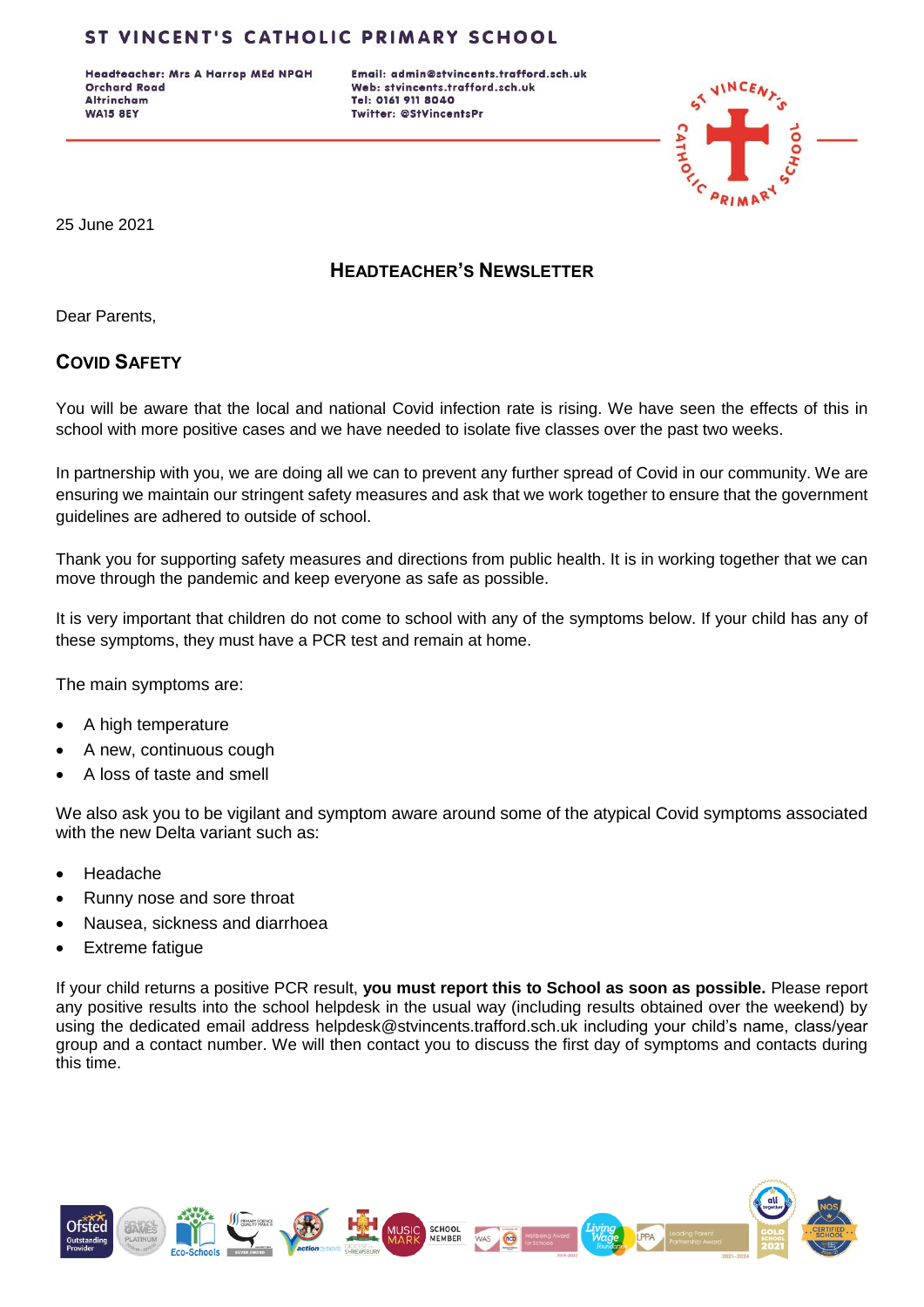Headteacher: Mrs A Harrop MEd NPQH **Orchard Road Altrincham WA15 8EY** 

Email: admin@stvincents.trafford.sch.uk Web: stvincents.trafford.sch.uk Tel: 0161 911 8040 Twitter: @StVincentsPr



### **SELF-ISOLATION**

If your child has been asked to self-isolate due to being a contact of a child or member of staff who has tested positive, please can we ask that they continue to adhere to the following advice for the full time period provided by Public Health:

- self-isolate immediately
- do not leave your home for any reason
- do not have visitors in your home, including friends and family except for essential care

#### **These measures must be taken regardless of whether your child receives a negative PCR or lateral flow test result during this time.**

Thank you again for your cooperation to ensure we do everything we can to keep our community safe.

### **SACRAMENTAL PROGRAMME**

This week, we held Reconciliation services for two Year 3 classes with the third being held next week. It was lovely to be back in St Vincent's church. Thank you to Fr Jonathan, Fr Tom and Fr Robert for a lovely prayerful service and we look forward to the third reconciliation next week.

### **MASS**

The Feast of St Peter and Paul Mass will be live streamed from Holy Angels church on Tuesday 29 June at 9.30am. All children will be joining this Mass virtually. Please use this link to join us in prayer: <https://www.youtube.com/channel/UCDdy9NWzf1yPLWrNqwHxALg>

## **CYBER SPRINTERS**

Introducing **Cyber Sprinters**, a new online game to help primary schools, clubs and youth groups teach children about cyber security from an early age. It is a free interactive game, developed by the National Cyber Security Centre – a part of GCHQ, aimed at 7 to 11-year-olds, and is available [here.](https://www.ncsc.gov.uk/information/cybersprinters-game-and-activities)

### **PASTORAL DROP IN**

The next drop in for parents is on Tuesday 29 June 1:30pm-3:30pm. You can sign up for a call with Mrs Gee by visiting [https://stvincentscatholicprimary.schoolcloud.co.uk](https://stvincentscatholicprimary.schoolcloud.co.uk/) to book an appointment.

# **EXCITING NEWS- RUNNING TRACK**

We are delighted to share that we will be installing a daily mile running track on our field over the summer break. This will be a wonderful resource that the children will use during their PE lessons, lunch and break times and

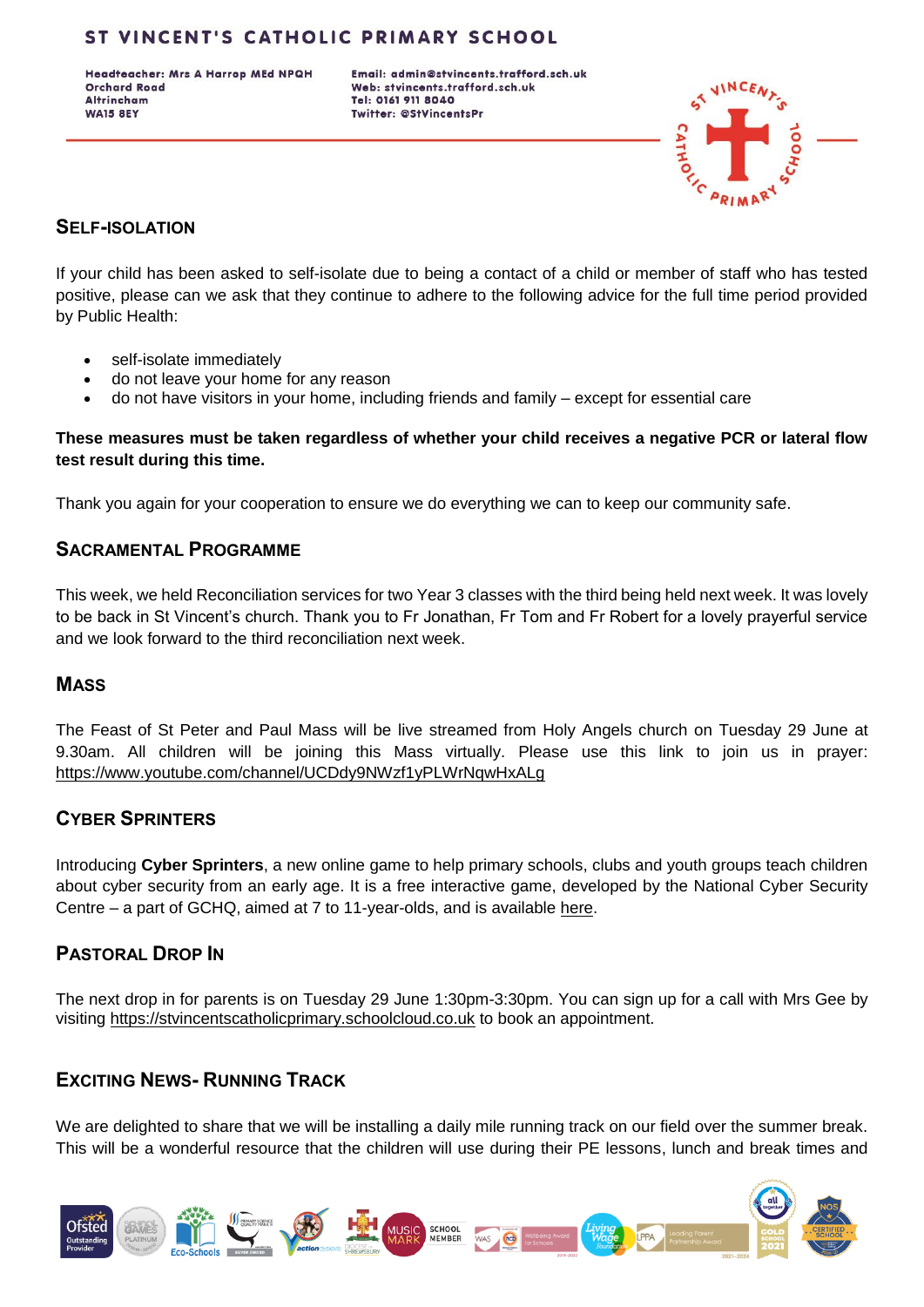Headteacher: Mrs A Harrop MEd NPQH **Orchard Road Altrincham WA15 8EY** 

Email: admin@stvincents.trafford.sch.uk Web: stvincents.trafford.sch.uk Tel: 0161 911 8040 **Twitter: @StVincentsPr** 



clubs. The Nursery and Sunshine club will also be able to benefit from this fantastic addition to our school. There are many benefits to exercise and the benefits of the running track are shown below:

# THE DAILY MILE WORKS... **FOR CHILDREN**

It improves physical, social, tional and mental health ar

.<br>It is fun, friendly and social - this is<br>vital and ensures sustainability.

.<br>children are included and all children succeed.

ren with SEN or ASN ben greatly from taking part in The Daily

It's not a race or a competition - this is not cross-country or sport.

It is a mixed activity across the Primary age range - nursery to 11.

Children enjoy a sense of freedom<br>outside in the fresh air.

Different age groups and classes can

do The Daily Mile together.

It reduces anxiety and stress It helps to build relationships

Children know they are healthier<br>and are proud of their fitness.

# THE DAILY MILE WORKS... **FOR TEACHERS & HEADTEACHERS**

It's health and wellbeing, not PE. It takes only 15 minutes from leaving the classroom until returning. The class runs every day, ideally at a time when the teacher decides it is suitable. There is no equipment, training or staff development needed. Children run in their school clothes - no time is lost waiting while they change into kit. Focus, concentration and behaviour are improved. Children are fitter so can access and succeed at PE more readily.

Children return to class refreshed. energised and settle quickly to work.

It is sustainable over the entire session and for years to come. Aspects of the curriculum can

be incorporated in simple and interesting ways.

# THE DAILY MILE WORKS. FOR PARENTS

ets the needs of childhood . freedom, fun, fresh air and friend It takes place in a safe and secure usually only 4 weeks after starting t It helps to reduce obesity and need to transport children to events children beina to dentary and encourages physical Children develop greater resilience and confidence **Enhanced attainment is linked to** It helps to make children feel happy.

# **PTA BIG SUMMER RAFFLE**

A huge thank you to everyone who contributed to the class collections and/or donated to prizes for the PTA Big Summer Raffle. We raised £4000 which has been used to purchase vouchers from local businesses as prizes for our raffle and we received a lot of positive feedback from businesses who really appreciated us supporting the local community. We have 54 amazing prizes to be won and the full list is attached to the newsletter.

The raffle is now open; tickets are £1 each and can be purchased online through RAFFALL using this link:

#### https://raffall.com/244584/enter-raffle-to-win-local-prizes-hosted-by-st-vincents-pta

You will need to register on the site and answer a simple question (hint. apple!) in order to be eligible to enter the draw for a prize. The raffle will close at 8pm on Saturday 17<sup>th</sup> July and winners will be automatically drawn by the RAFFALL system and allocated prizes in the order they are listed; winners will be notified by email and the PTA will contact them to arrange collection.